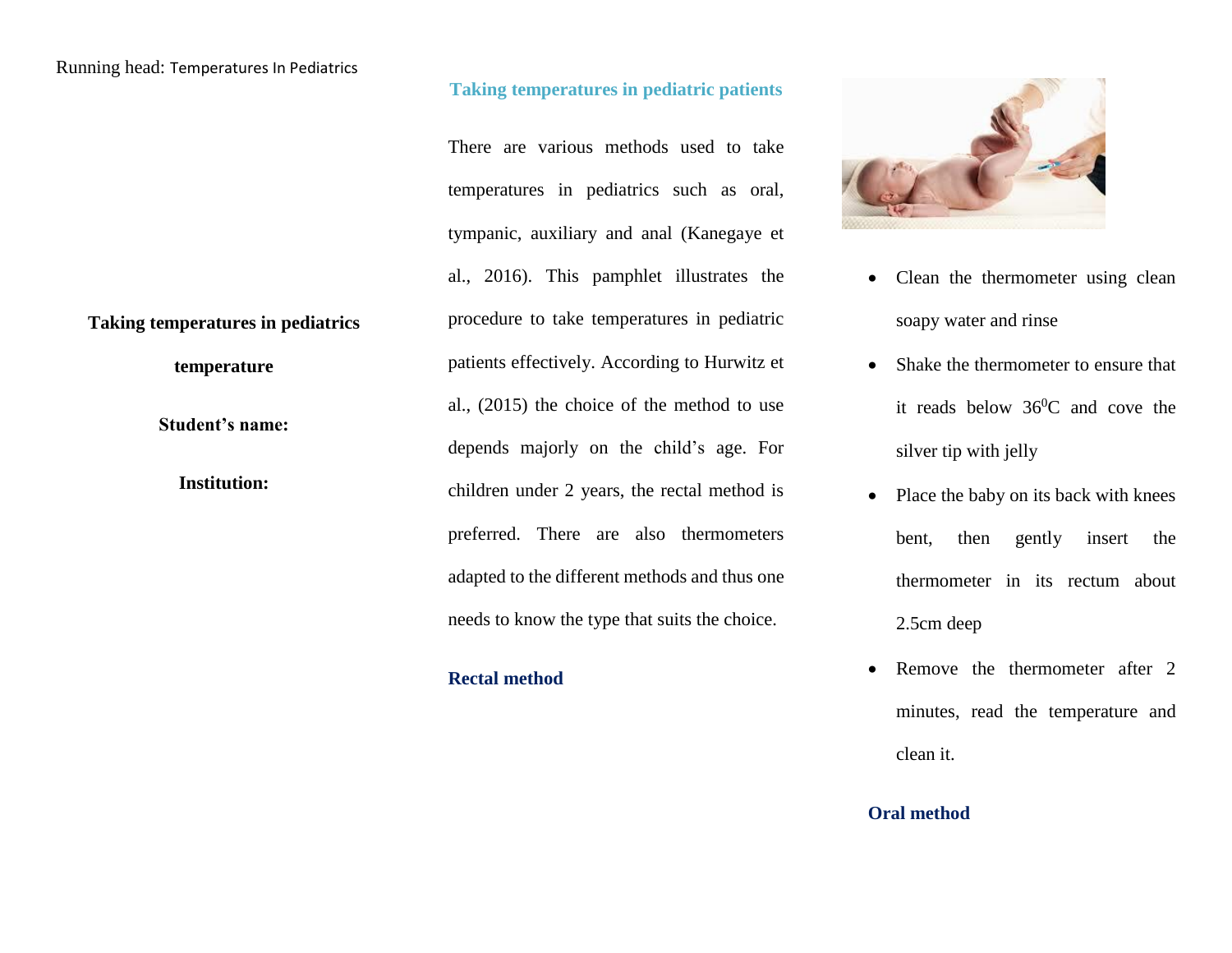#### TEMPERATURES IN PEDIATRICS 2

- Clean the thermometer and shake it to ensure that the reading is below  $36^0C$
- Carefully put its tip below the child's tongue
- Leave the thermometer with the mouth closed for 3-4 minutes
- Remove the thermometer, read the temperature and clean it

## **Auxiliary method**

- Clean the thermometer and shake it until the reading goes below  $36^0C$
- Place the tip at the center of the armpit and ensure that it is tucked close t the body
- Leave the thermometer in place for 3-4 minutes then take the reading
- Clean the thermometer

## **Tympanic method**

- Gently tug the child's ear pulling it back and up
- Gently insert the tip until the canal is sealed off
- Take the reading after 4minutes.

### **References**

Hurwitz, B., Brown, J., & Altmiller, G. (2015). Improving pediatric temperature measurement in the

ED. *AJN The American Journal of Nursing*, *115*(9), 48-55.

Jain, S., Sun, X., Jimenez-Fernandez,

Kanegaye, J. T., Jones, J. M., Burns, J. C.,

S., ... & Tremoulet, A. H. (2016). Axillary, oral, and rectal routes of temperature measurement during treatment of acute Kawasaki disease. *The Pediatric infectious disease journal*, *35*(1), 50.

Also Read[: Nursing Pamphlet UK](https://www.nursingessaywriters.co.uk/buy-nursing-pamphlet-uk)